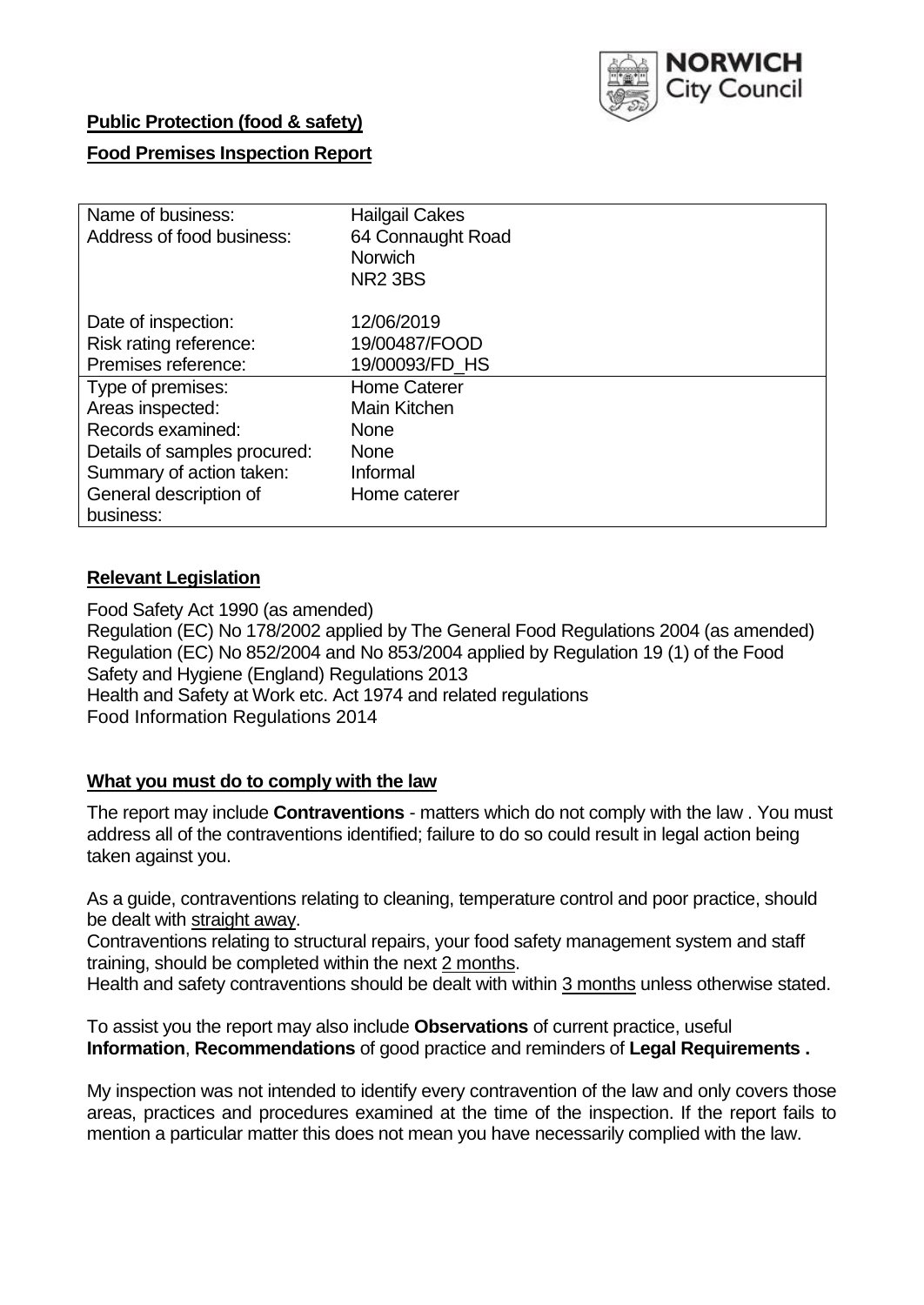# **FOOD SAFETY**

### **How we calculate your Food Hygiene Rating:**

The food safety section has been divided into the three areas which you are scored against for the hygiene rating: 1. food hygiene and safety procedures, 2. structural requirements and 3. confidence in management/control procedures. Each section begins with a summary of what was observed and the score you have been given. Details of how these scores combine to produce your overall food hygiene rating are shown in the table.

| <b>Compliance Area</b>                     |          |    |    | <b>You Score</b> |                |           |           |    |                |  |  |
|--------------------------------------------|----------|----|----|------------------|----------------|-----------|-----------|----|----------------|--|--|
| Food Hygiene and Safety                    |          |    |    | $\Omega$         | 5              | 10        | 15        | 20 | 25             |  |  |
| <b>Structure and Cleaning</b>              |          |    |    | $\Omega$         | 5              | 10        | 15        | 20 | 25             |  |  |
| Confidence in management & control systems |          |    |    | $\Omega$         | $\overline{5}$ | 10        | 15        | 20 | 30             |  |  |
|                                            |          |    |    |                  |                |           |           |    |                |  |  |
| <b>Your Total score</b>                    | $0 - 15$ | 20 |    | $25 - 30$        |                | $35 - 40$ | $45 - 50$ |    | > 50           |  |  |
| Your Worst score                           | 5.       | 10 | 10 |                  | 15             |           | 20        |    | $\blacksquare$ |  |  |
|                                            |          |    |    |                  |                |           |           |    |                |  |  |
| <b>Your Rating is</b>                      | 5        |    |    | 3                | 2              |           |           |    | $\overline{0}$ |  |  |

Your Food Hygiene Rating is 4 - a good standard



# **1. Food Hygiene and Safety**

Food hygiene standards are high. You demonstrated a very good standard of compliance with legal requirements. You have safe food handling practices and procedures and all the necessary control measures to prevent cross-contamination are in place. Some minor contraventions require your attention. **(Score 5)**

## Contamination risks

**Observation** I was pleased to see you were able to demonstrate effective controls to prevent cross-contamination.

#### Personal Hygiene

**Recommendation** staff wear hats when preparing/handling open foods

#### Temperature Control

**Contravention** The following evidence indicated there was a risk of bacteria growing on food:

• food temperatures were not being monitored in your domestic fridge used for your business operation.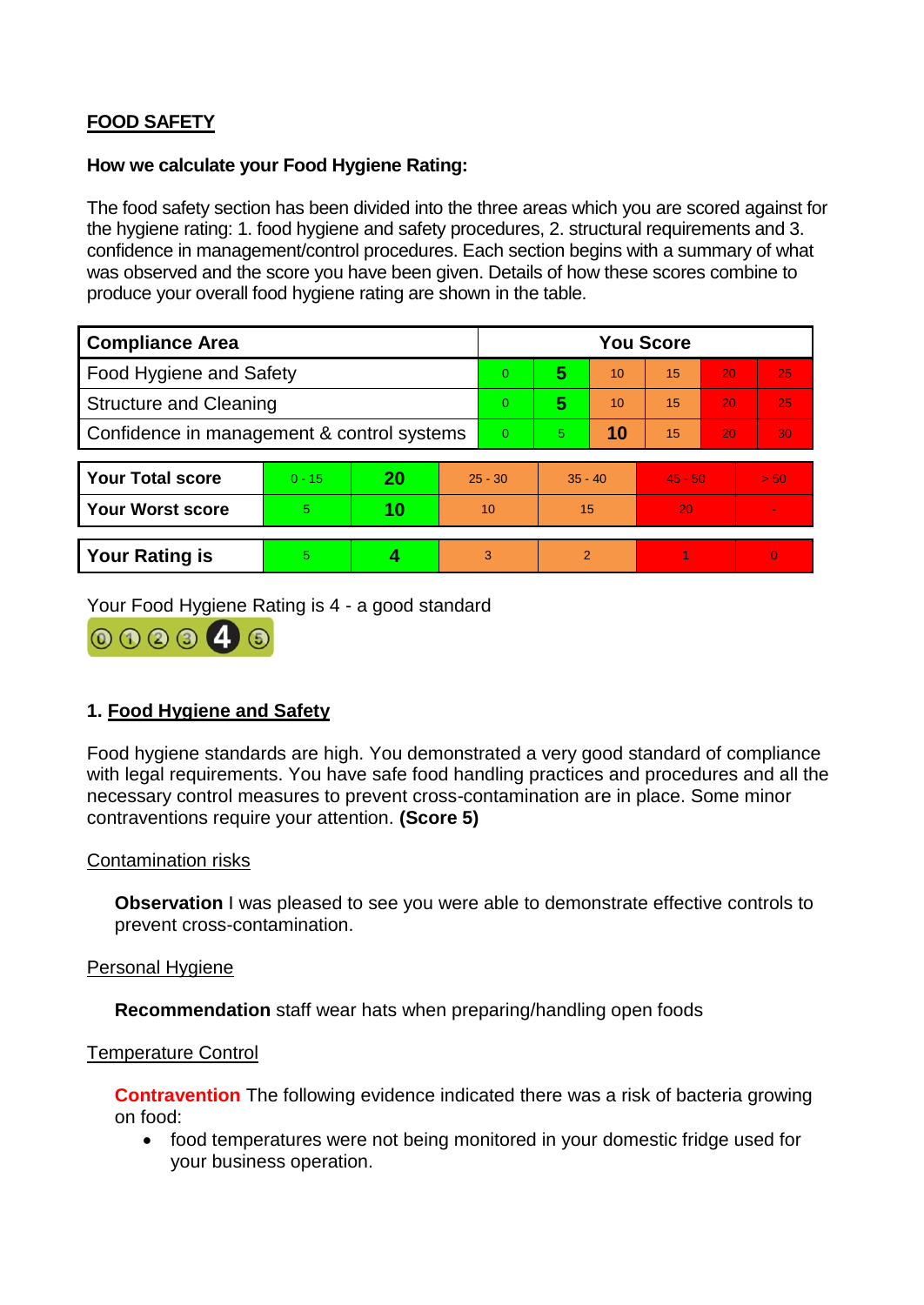**Recommendation** purchase an independent thermometer to ensure foods are stored below 8 degree celsius or below, ideally between 1-5°C

# **2. Structure and Cleaning**

The structure facilities and standard of cleaning and maintenance are all of a good standard and only minor repairs and/or improvements are required. Pest control and waste disposal provisions are adequate. The minor contraventions require your attention. **(Score 5)**

### Cleaning of Structure

**Observation** The kitchen had been well maintained and the standard of cleaning was good.

### Cleaning Chemicals / Materials / Equipment and Methods

**Observation** I was pleased to see that the premises was kept clean and that your cleaning materials, methods and equipment were able to minimise the spread of harmful bacteria between surfaces.

### **Maintenance**

**Observation** You are maintaining the premises in good condition.

#### Facilities and Structural provision

**Contravention** The following facilities were inadequate and must be improved:

 You had no dedicated wash hand basin. I acknowledge it is a domestic kitchen and you produce very small number of cakes. If your business expands you will need to consider having dedicated wash hand facilities i.e. fitting a bowl and a half sink to be able to wash your hands in a separate sink solely for hand washing and a washing up sink.

## **3. Confidence in Management**

There are generally satisfactory food safety controls in place although there is evidence of some non-compliance with the law. You are progressing towards a written food safety management system. The contraventions require your attention; although not critical to food safety they may become so if not addressed. **(Score 10)**

#### Type of Food Safety Management System Required

**Contravention** You are a low risk business and do not have a food safety management system or what you have in place is not suitable given the food risks associated with your business. You still require a minimum amount of documentation. This might include your hygiene rules, pest control reports, a staff illness and exclusion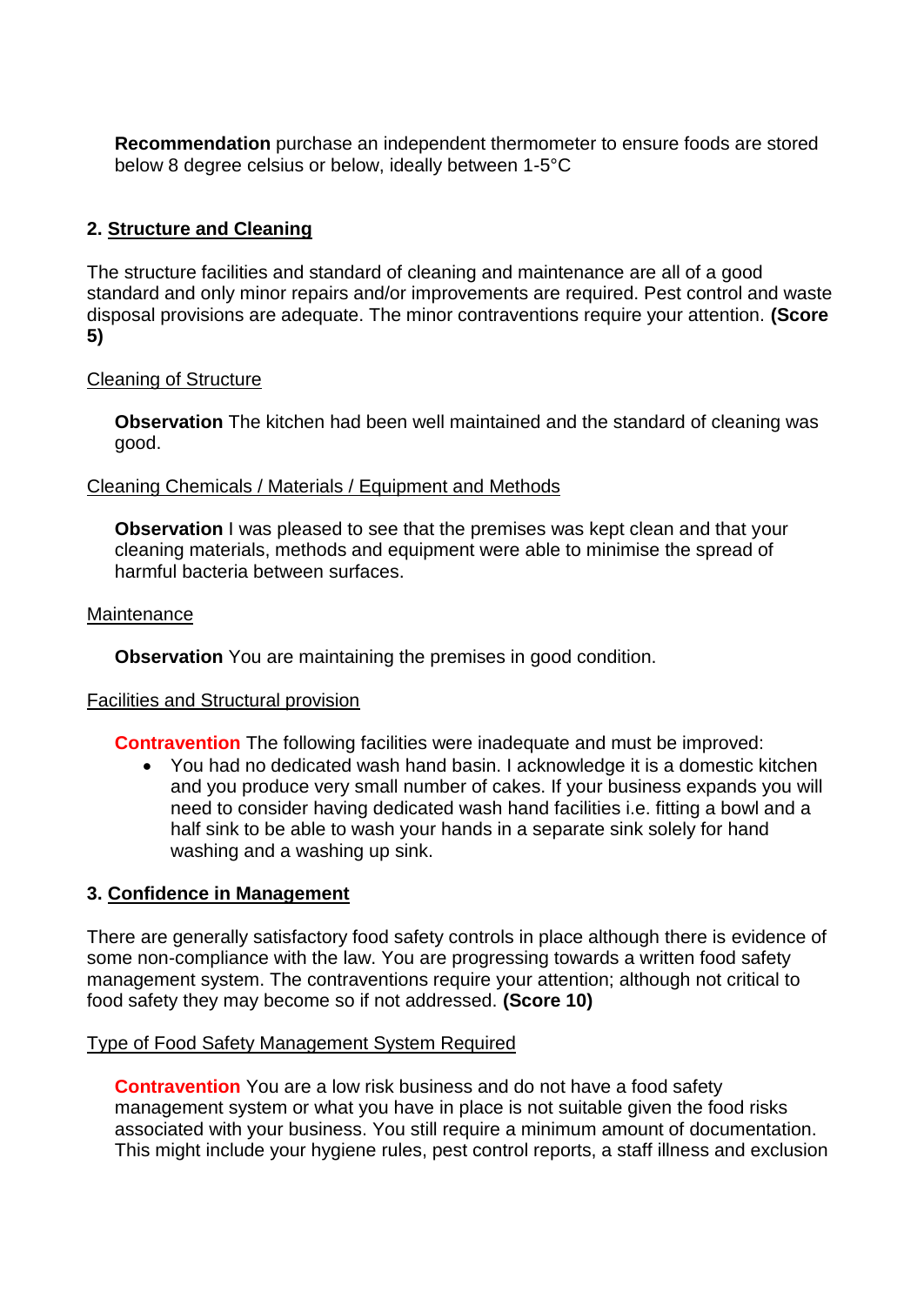policy, a cleaning schedule, date coding, temperature checks of display chillers, and handover diary etc.:

**Legal Requirement** Food business operators must put in place, implement and maintain a permanent procedure or procedures based on HACCP principles:

- Identify hazards to food.
- Identify the critical limits (what is acceptable and unacceptable).
- Monitor critical control points to ensure critical limits are met.
- Keep appropriate records to demonstrate control measures are effective.

**Information** As you are a new business you have been given the benefit of the doubt despite your food safety management system not fully complying with the law. You must act on this now as your hygiene rating score will be reduced to a maximum of 1 if there is a similar situational at the next visit.

## **Traceability**

**Observation** Your records were such that food could easily be traced back to its supplier.

# **Training**

**Legal Requirement** Food business operators must ensure that food handlers are supervised and instructed and/or trained in food hygiene matters to an appropriate level for the work they do.

**Recommendation** A Level 2 Award in Food Safety in Catering or its equivalent (a 6-hour course leading to the award of a recognised certificate in food hygiene) would be appropriate for your food handlers. Booking details for the equivalent CIEH course are on our website: www.norwich.gov.uk

**Recommendation** Catering staff should refresh their food hygiene knowledge every 3 years so that they stay up to date with current legislation and good practice. Booking details for this course are on our website: www.norwich.gov.uk

## Allergens

**Contravention** You are failing to manage allergens properly:

You have not identified the allergens present in the food you prepare

**Legal Requirement** Caterers must provide allergy information on all unpackaged food they sell. Catering businesses include restaurants, takeaways, deli counters, bakeries and sandwich bars etc. The potential for cross-contamination by allergens must also be made known to consumers. In addition food manufacturers must now label allergy causing ingredients on their pre-packed foods. You can obtain more information from the Trading Standards website www.norfolk.gov.uk/abc

**Information** The Food Standards Agency has produced a chart that you may find useful www.food.gov.uk/sites/default/files/media/document/allergen-chart.pdf